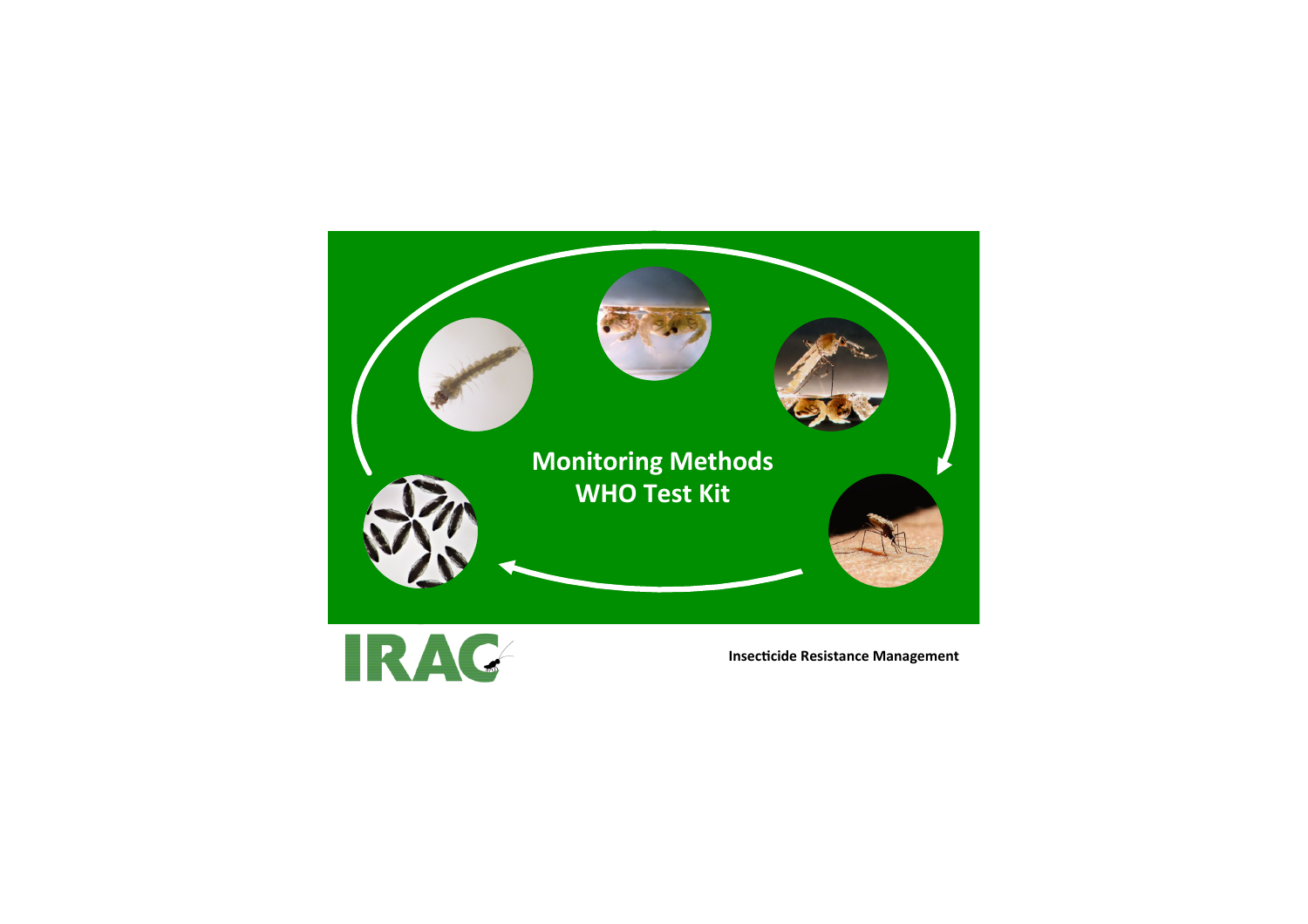## **Monitoring Methods (Adult Mosquitoes) – WHO Test Kit**

There are various bioassay, biochemical and molecular methods that can be used to test and monitor resistance development. These can be used together to maximize outputs from monitoring in a region.

## *WHO Test Kit - Adult mosquitoes:*

The principle of this test is to expose mosquitoes for a given time in a specially designed plastic tube lined with a filter paper treated with a standard concentration of insecticide. The dose rate on the paper (diagnostic concentration) is 2x the lethal dose estimated to kill 100 % of mosquitoes of a susceptible strain. Mosquitoes are generally exposed to the treated papers for one hour and mosquito mortality is assessed after 24 hours. This approach has been designed to avoid spurious reports of resistance in the field where none may exist. The kit and papers can be purchased with full instructions on their use. Supplier details can be found at: www.who.int/whopes/resistance/en/



Disassembled WHO Cylinder Test Kit - Adult Mosquitoes (A). The green dot indicates the holding portion of the cylinder, while the red dot indicates the exposure portion of the cylinder. Movement of adult mosquitoes is accomplished by the movable gate that separates both halves of the assembly. An assembled WHO cylinder test kit (B) can be observed, and adult mosquitoes are indicated by black *arrows* (C) resting on the interior side walls of the treated papers that line the walls of the test kit.

 $12$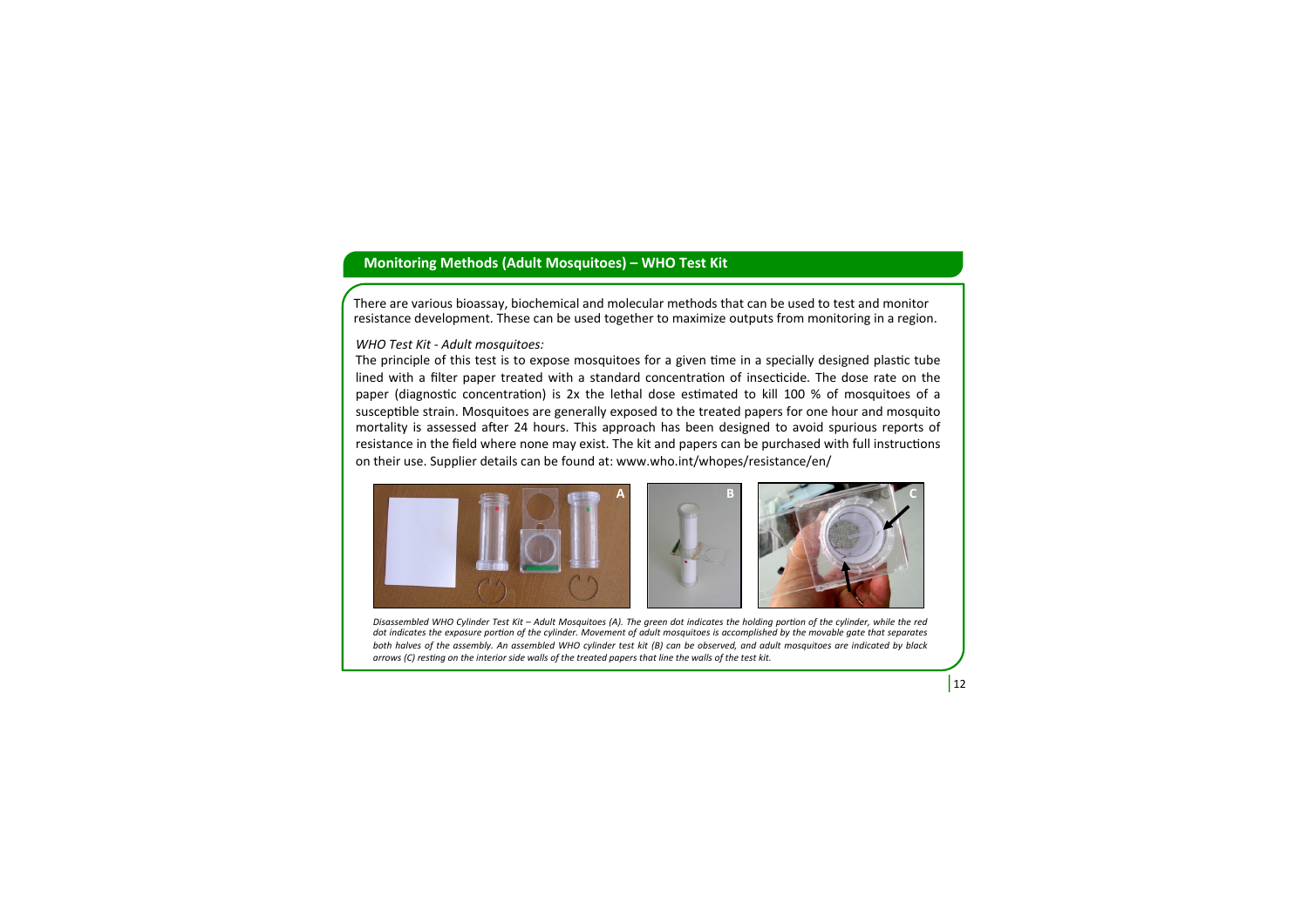## **Monitoring Methods (Adult Mosquitoes) - WHO Test Kit**

*WHO Test Kit - Adult mosquitoes - Interpreting results:* The 24 hour mortality is expressed as a percentage. If the mortality in the control groups is over 5% but less than 20%, a correction of mortality is made by applying Abbot's formula.

> 100 x (% test mortality - % control mortality) 100 - % control mortality

If the control mortality is  $\geq$  20% the test results are discarded and the test will need to be repeated. The average mortality obtained at the same concentration is calculated in at least three replicates.

Results are interpreted as follows:

| $98 - 100\%$ mortality | Susceptible population                                                                            |
|------------------------|---------------------------------------------------------------------------------------------------|
| $80 - 97%$ mortality   | Resistant individuals within the population suspected, but verification/<br>confirmation required |
| <80% mortality         | Resistant individuals within the population present                                               |

When < 95 % mortality occurs in replicated tests that have been conducted under optimum conditions with sample size of > 100 mosquitoes, then resistance within the tested population can be strongly suspected. 

 $|13$